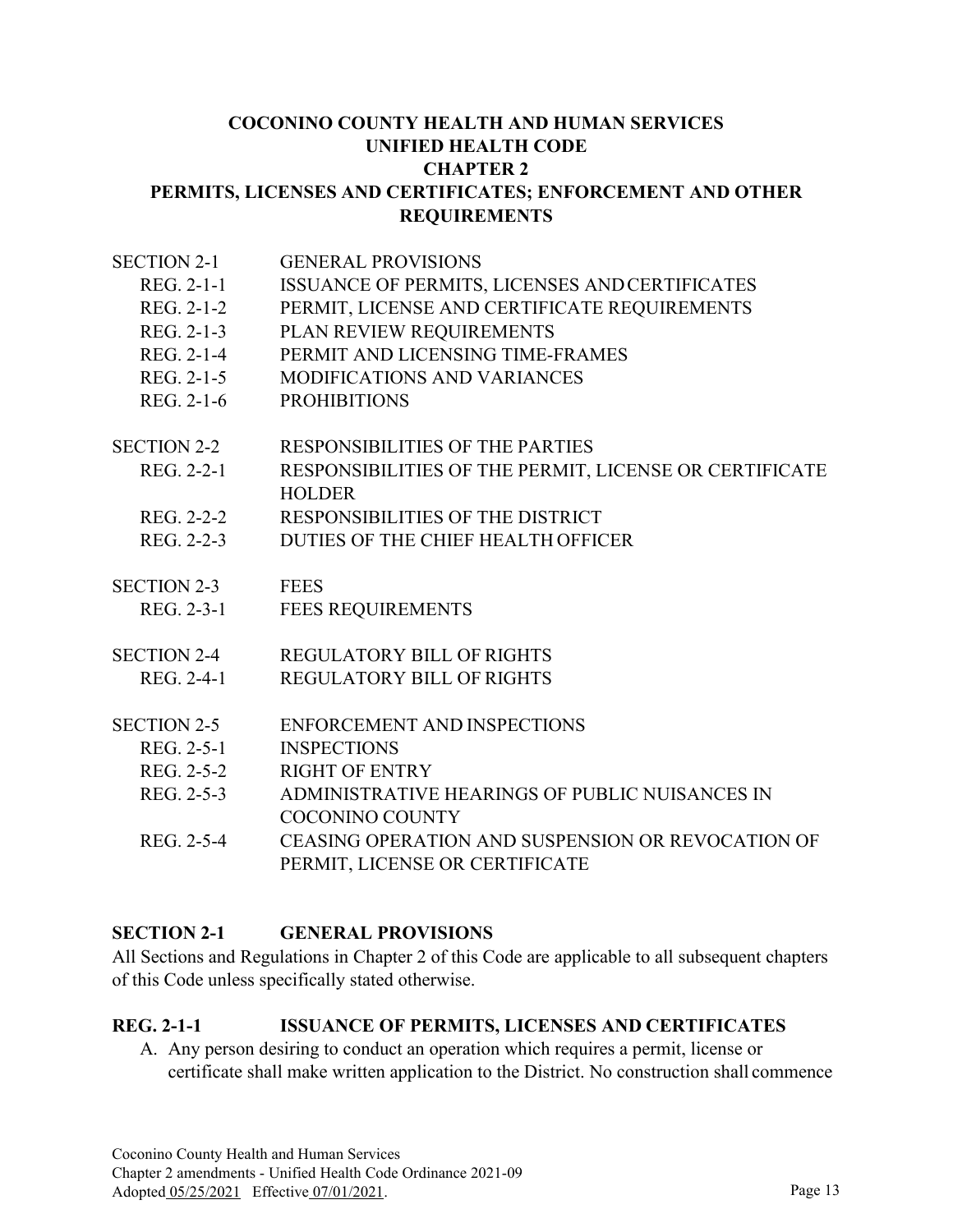until the required plans have been approved and an Approval to Construct has been issued. Construction shall be in conformance with the approved plans and specifications.

- B. No application for a permit or license shall be issued until a complete sanitary inspection has been conducted and all critical deficiencies have been corrected. The applicant shall demonstrate to the District compliance with pertinent State, County, and Municipal health laws, regulations, and ordinances.
- C. An establishment permit or license issued by the District shall bear all of the following information:
	- 1. The name of the establishment.
	- 2. The street address of the establishment.
	- 3. The full name of the permit or license holder.
	- 4. A unique identification number assigned by the District.

## **REG. 2-1-2 PERMIT, LICENSE AND CERTIFICATE REQUIREMENTS**

- A. Establishments required to have a permit or license to operate shall apply for a permit or license from the District. Only persons who comply with all the requirements of this Code shall be entitled to receive and retain such permits and licenses.
- B. Except as may be otherwise specified in individual regulations in this Code, permits and licenses are valid for a specified period of time from the date of issuance, unless sooner suspended or revoked by the District.
	- 1. A license issued by the District is valid for a period not to exceed one (1) year from the date of issuance. The license may be suspended or revoked after an opportunity for a hearing by the District if the permit or license holder violates any of the terms or provisions of this Code.
	- 2. A permit is valid for a specified period of time from the date of issuance.
	- 3. Prior to the issuance of any permit or license, an inspection of the premises and all installations thereon shall be made by the District.
	- 4. Inspections shall be made as frequently as deemed necessary to verify compliance with these Regulations.
- C. Appropriate training certificates shall be obtained by individuals, if certification is required by a Chapter of this Code that the facility is licensed or permitted under.
	- 1. A certificate issued by the District is valid for a period not to exceed three (3) years from the date of issuance. The certificate may be suspended or revoked after an opportunity for a hearing by the District if the certificate holder violates any of the terms or provisions of this Code.

#### **REG. 2-1-3 PLAN REVIEW REQUIREMENTS**

- A. A license applicant or license holder shall submit to the District properly prepared plans and specifications for review and approval before:
	- 1. The construction of a licensed establishment; or
	- 2. The conversion of an existing structure for use as a licensed establishment; or
	- 3. The remodeling of a licensed establishment if the District determines that plans and specifications are necessary to ensure compliance with this Chapter.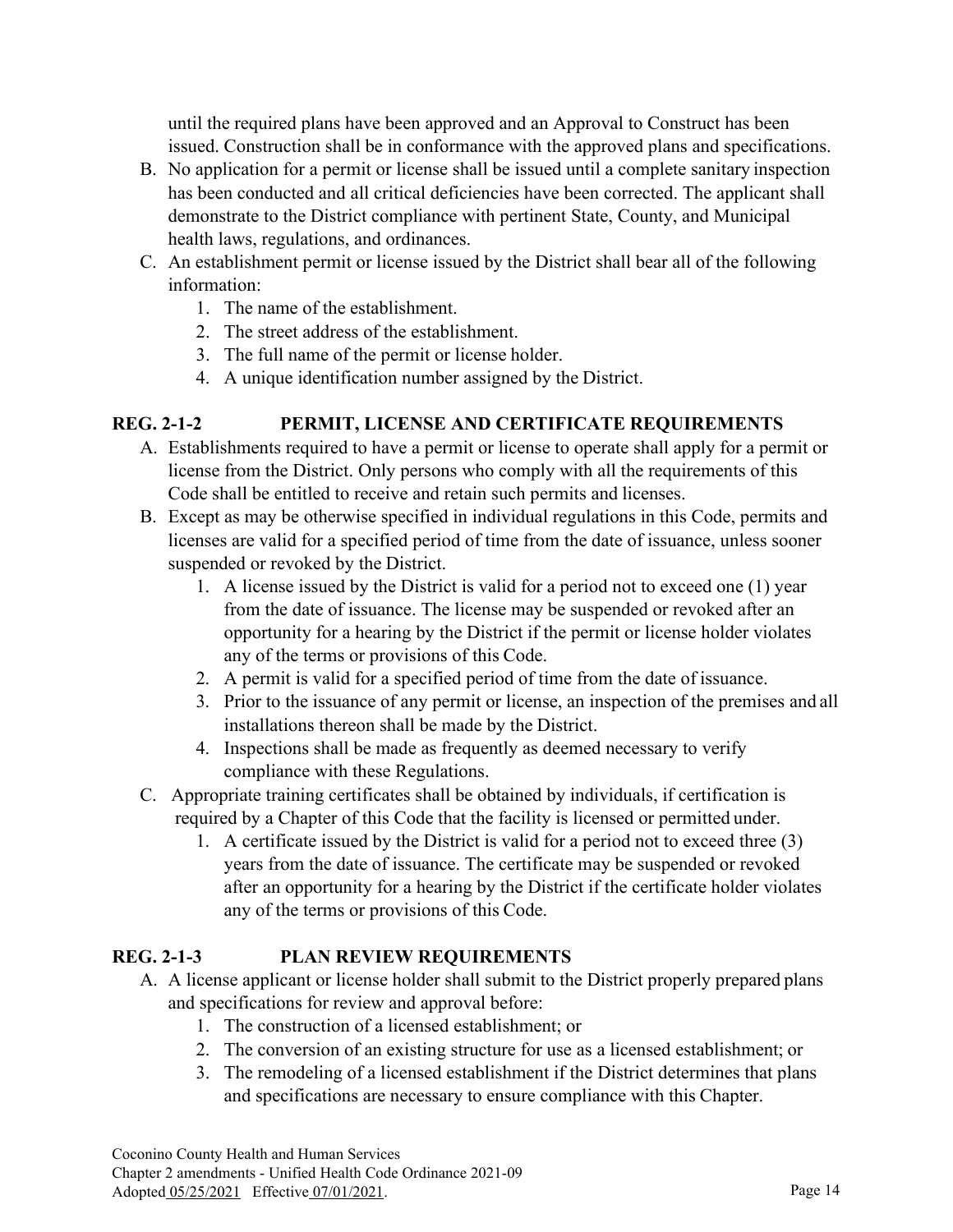- B. To be considered administratively complete, the following forms, information and fees must be submitted for a licensed establishment approval to construct:
	- 1. Documentation of:
		- a. Planning and Zoning approval for this proposed establishment,
		- b. Approved public water system, and
		- c. Approved wastewater facilities.
	- 2. A complete and signed Plan Review Worksheet and plans containing detailed information on structural requirements, operational requirements, operator requirements, equipment schedule, site plan, floor plan, finish schedule, lighting schedule, mechanical schematics, construction materials, and sanitary requirements.
	- 3. A floor plan of the facility. In the drawing include location of all plumbing fixtures, including hand sinks, janitorial sinks, etc., and where plumbing and wastewater line location, will be positioned. Information on ventilation, lighting, doors and windows must be verified in the plan review process, as well. "Presubmittal" meetings may be scheduled to discuss requirements, or any other questions pertaining to plan review.
	- 4. Equipment types, manufacturers, model numbers, locations, dimensions, performance capabilities, and installation specifications.
	- 5. Evidence that procedures ensure compliance with the requirements of this Code are developed or are being developed.
	- 6. Procedures for operating the establishment.
	- 7. Other information for the proposed construction, conversion, or modification, for constructing a licensed establishment.
	- 8. Required fee for a Plan Review as approved by the County. The current approved fee schedule for the District is available at District offices as well as on the County website.
- C. Preoperational inspections shall be conducted by the District to verify that the establishment is constructed and equipped in accordance with the approved plans and modifications, has established standard operating procedures, and is in compliance with Arizona law and this Code.

## **REG. 2-1-4 PERMIT AND LICENSING TIMEFRAMES**

- A. This Section applies to the District which has been delegated by the Department to comply with ARS §§ 11-1605 through 11-1606.
- B. The District approval timeframes described in ARS § 11-1601 are set forth in Table 1. The applicant or permit or license holder and the District may agree in writing to extend the substantive review and the overall timeframe, but an extension may not exceed 25% of the overall timeframe.
- C. The administrative completeness review timeframe begins on the date that the District receives an application or request for approval.
	- 1. The District shall mail or send an electronic notice of administrative completeness or deficiencies to the applicant or permit or license holder within the timeframe.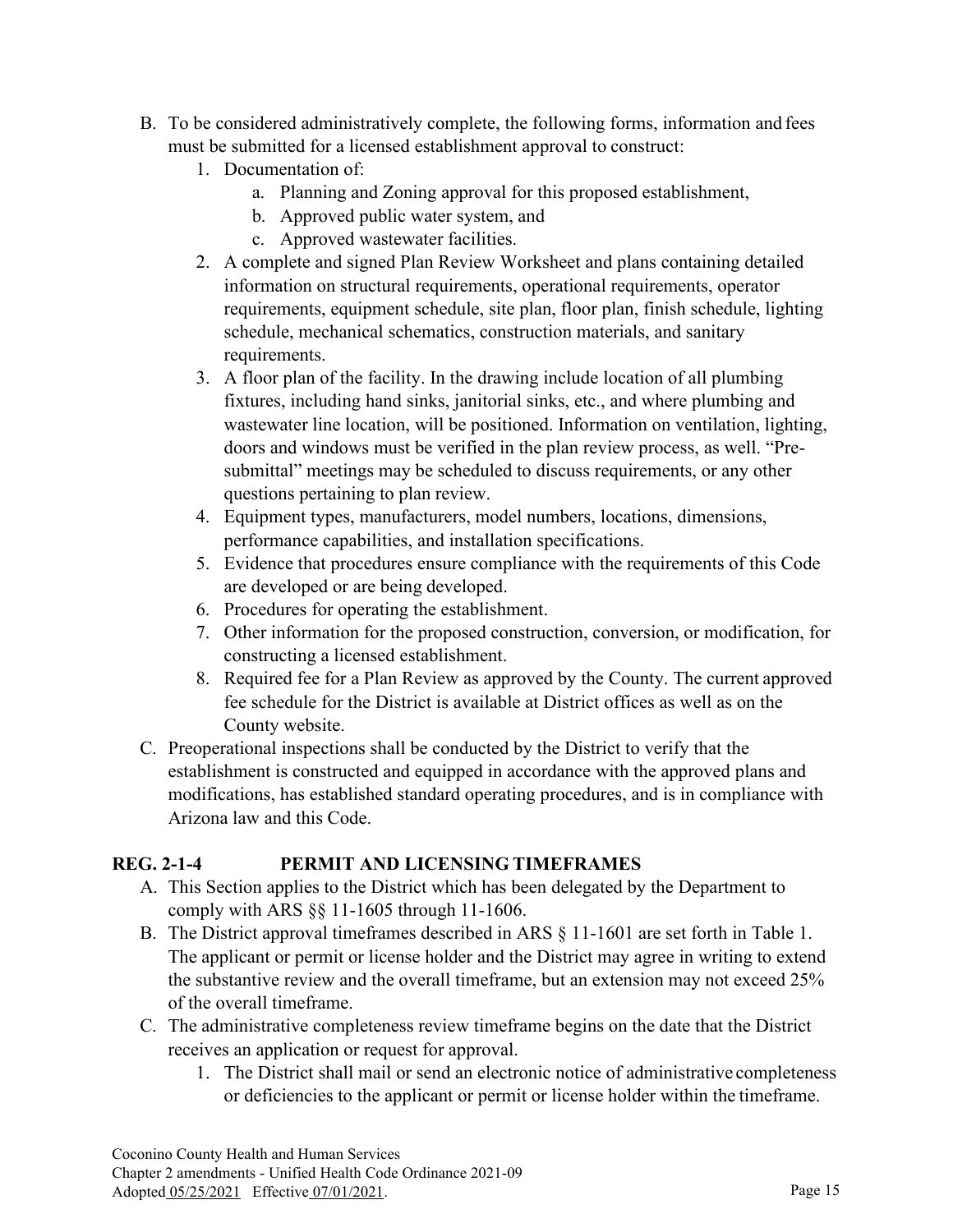- a. A notice of deficiencies shall list each deficiency and the information and documentation needed to complete the application or request for approval.
- b. If the District issues a notice of deficiencies within the administrative completeness review time-frame, the administrative completeness review time-frame and the overall time-frame are suspended from the date that the notice is issued until the date that the District receives the missing information from the applicant or permit or license holder.
- c. If within 180 days the applicant or permit or license holder fails to submit all of the information and documents listed in the notice of deficiencies, the District shall consider the application or request for approval withdrawn.
- 2. If the District issues a permit or license or other approval to the applicant or license holder during the administrative completeness review timeframe, the District shall not issue a separate written notice of administrative completeness.
- D. The substantive review timeframe begins on the administrative completeness notice date.
	- 1. The District shall mail or send electronically written notification of approval or denial of the application or other request for approval to the applicant or permit or license holder within the substantive review timeframe.
	- 2. As part of the substantive review for a facility permit or license, the District may complete an inspection that may require more than one (1) visit to the facility.
	- 3. During the substantive review timeframe, the District may make one (1) comprehensive written request for additional information, unless the District and the applicant or permit or license holder have agreed in writing to allow the District to submit supplemental requests for information.
- E. The District shall issue a license or approval unless:
	- 1. The District determines that the establishment permit or license application or the establishment does not satisfy all of the requirements of this Chapter, or
	- 2. For a request for a variance, the District determines that the request fails to demonstrate that the variance will not result in a health hazard or nuisance, or
	- 3. For a request for approval of plans and specifications, the District determines that the plans and specifications do not satisfy all of the requirements of this Chapter, or
	- 4. For a request for approval of a quality assurance program, the District determines that the quality assurance program does not satisfy all requirements of this Chapter.
		- a. If the District disapproves an application or request for approval, the District shall send the applicant or License holder a written notice of disapproval setting forth the reasons and all other information required by ARS § 11-1606.
- F. For the purpose of computing timeframes, the day of the act, event, or default from which the designated period of time begins, shall not be included. Intermediate Saturdays, Sundays, and legal holidays shall be included in the computation. The last day of the period computed shall be included unless it is a Saturday, Sunday, or legal holiday, in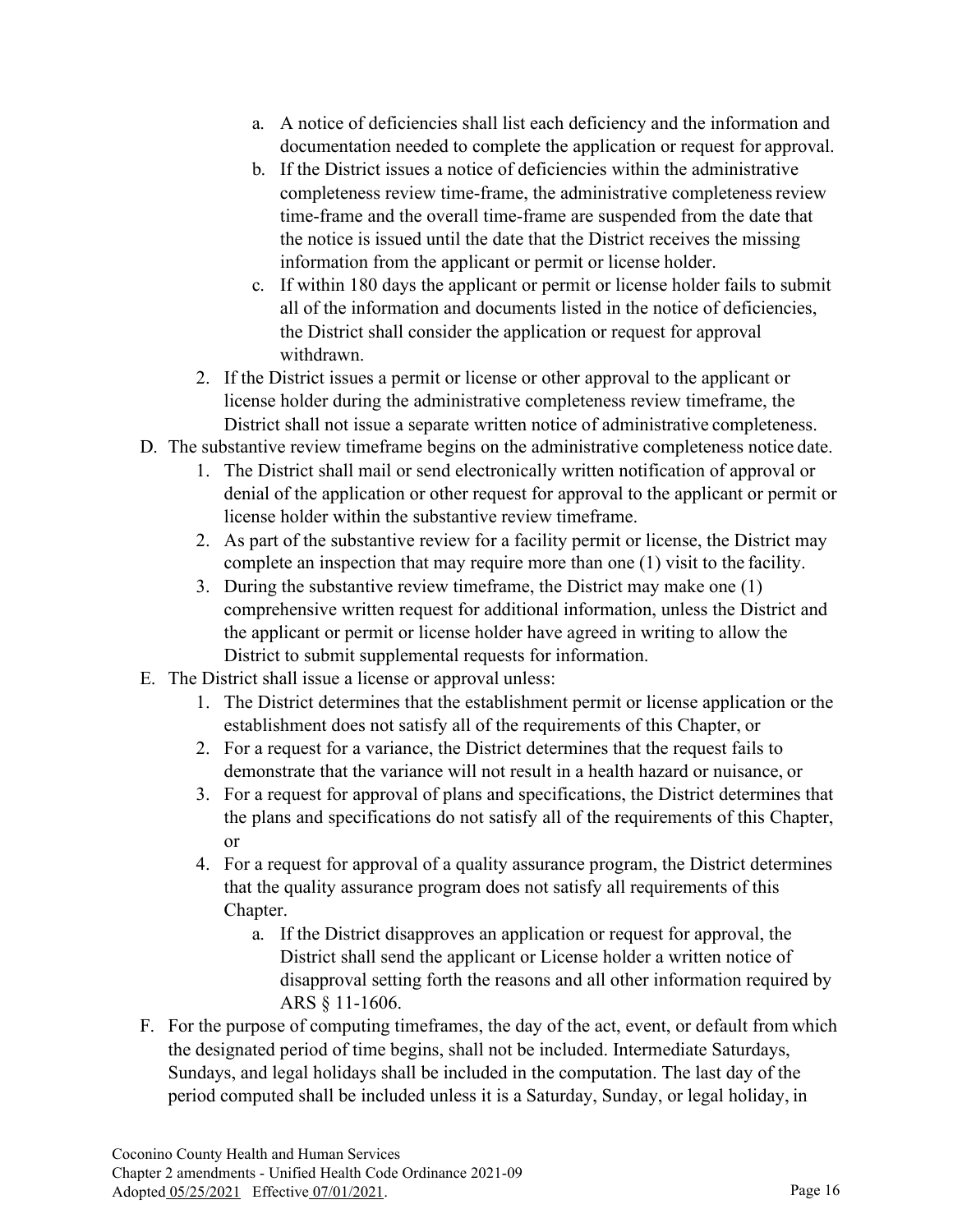which event, the period runs until the end of the next day that is not a Saturday, Sunday, or legal holiday.

| Type of Approval         | <b>Statutory Authority</b> | Overall   | Administrative          | Substantive |
|--------------------------|----------------------------|-----------|-------------------------|-------------|
|                          |                            | Timeframe | Completeness            | Review      |
|                          |                            |           | <b>Review Timeframe</b> | Timeframe   |
| Body Art                 | $ARS§36-136(H)(4)$         | 60        | 30                      | 30          |
| Establishment            |                            |           |                         |             |
| License                  |                            |           |                         |             |
| Approval of              | $ARS§36-136(H)(4)$         | 90        | 30                      | 60          |
| Request for              |                            |           |                         |             |
| Variance                 |                            |           |                         |             |
| Approval of Plans        | $ARS§36-136(H)(4)$         | 90        | 30                      | 60          |
| and Specifications       |                            |           |                         |             |
| Approval of              | $ARS§36-136(H)(4)$         | 90        | 30                      | 60          |
| <b>Quality Assurance</b> |                            |           |                         |             |
| Program                  |                            |           |                         |             |

# **Table 1.**

# **REG. 2-1-5 MODIFICATIONS AND VARIANCES**

- A. The District may grant a variance by modifying or waiving the requirements of this Code if, in the opinion of the District, a health hazard or nuisance will not result from the variance. If a variance is granted, the District shall retain the information in its recordsfor the establishment.
- B. Documentation of Proposed Variance and Justification. Before a variance is approved, the following shall be provided:
	- 1. A statement of the proposed variance citing relevant section numbers of this Code and
	- 2. The rationale and analysis for how potential public health hazards and nuisances will be alternatively addressed by the proposal.
- C. Conformance with Approved Procedures. If the District grants a variance, the permit or license holder shall do all of the following:
	- 1. Comply with the plans and procedures that are submitted and approved.
	- 2. Provide to the District, upon request, records that demonstrate the following are routinely employed and maintained:
		- a. Verification of the effectiveness of the operation or process; and
		- b. Necessary corrective actions if there is failure.

# **REG. 2-1-6 PROHIBITIONS**

A. It shall be unlawful for any person to conduct an operation for which a permit, license or certificate is required within Coconino County, or its police jurisdiction, who does not possess a valid permit, license or certificate to do so, issued to said person by theChief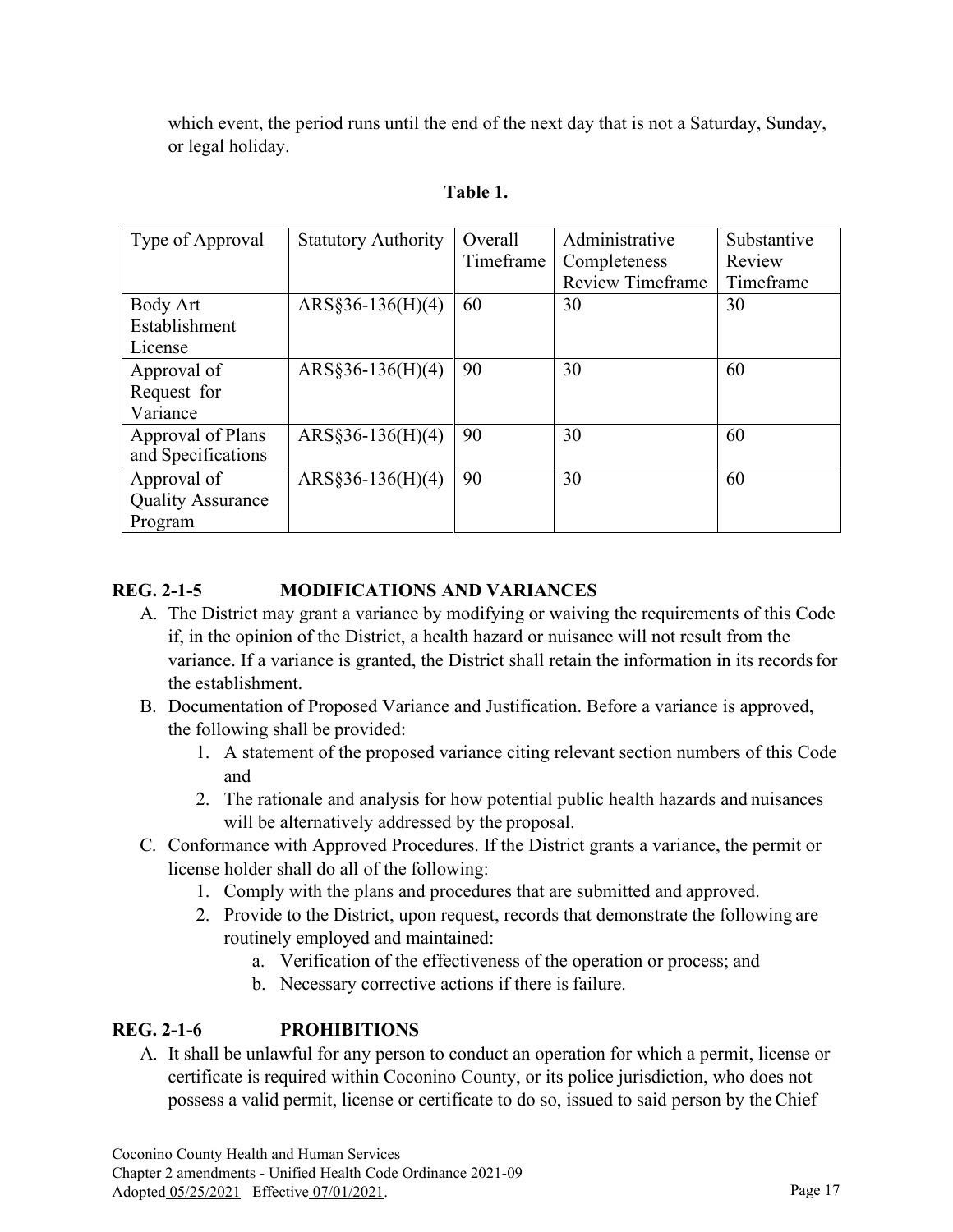Health Officer. Only a person who complies with the requirements of this Regulation and other pertinent regulations shall be entitled to receive and retain such a permit, license or certificate.

- 1. Permits, licenses or certificates shall not be transferable from one person to another person.
- 2. Permits and licenses may not be transferred if the licensed facility moves to a different building or location.
- 3. Change of ownership of a permitted or licensed establishment requires a new owner(s) to apply for a new permit or license.
- 4. Licenses must be renewed annually. Permits and certificates must be renewed as specified in the applicable codes.
- 5. A valid permit, license or certificate shall at all times be kept on the premises or vehicle designated and displayed in a conspicuous manner therein or thereon. Where practical, permits, licenses or certificates shall be framed and protected against soilage.
- 6. All permitted and licensed establishments shall be open at reasonable times to inspection by the District.

#### **SECTION 2-2 RESPONSIBILITIES OF THE PARTIES REG. 2-2-1 RESPONSIBILITIES OF THE PERMIT, LICENSE OR CERTIFICATE HOLDER**

- A. Upon acceptance and retention of the issued permit, license or certificate, the permit, license or certificate holder shall do all of the following:
	- 1. Post the permit, license or certificate in the facility in a location that is conspicuous to consumers.
	- 2. Comply with the provisions of this Code, including the conditions of a granted variance and approved plans.
	- 3. Immediately discontinue operations and notify the District if an imminent health hazard may exist.
	- 4. Allow representatives of the regulatory authority access to the establishment.
	- 5. Replace existing facilities and equipment with those that comply with this Code if:
		- a. Facilities and equipment constitute a public health hazard or nuisance or no longer comply with the criteria upon which facilities and equipment were accepted;
		- b. Required because of a change of ownership; or,
		- c. The facilities and equipment are replaced in the normal course of operation.
	- 6. Comply with the regulatory timeframes for corrective actions specified in inspection reports, notices, orders, warnings, and other directives issued by the District in regard to the permitted or licensed facility or in response to community emergencies.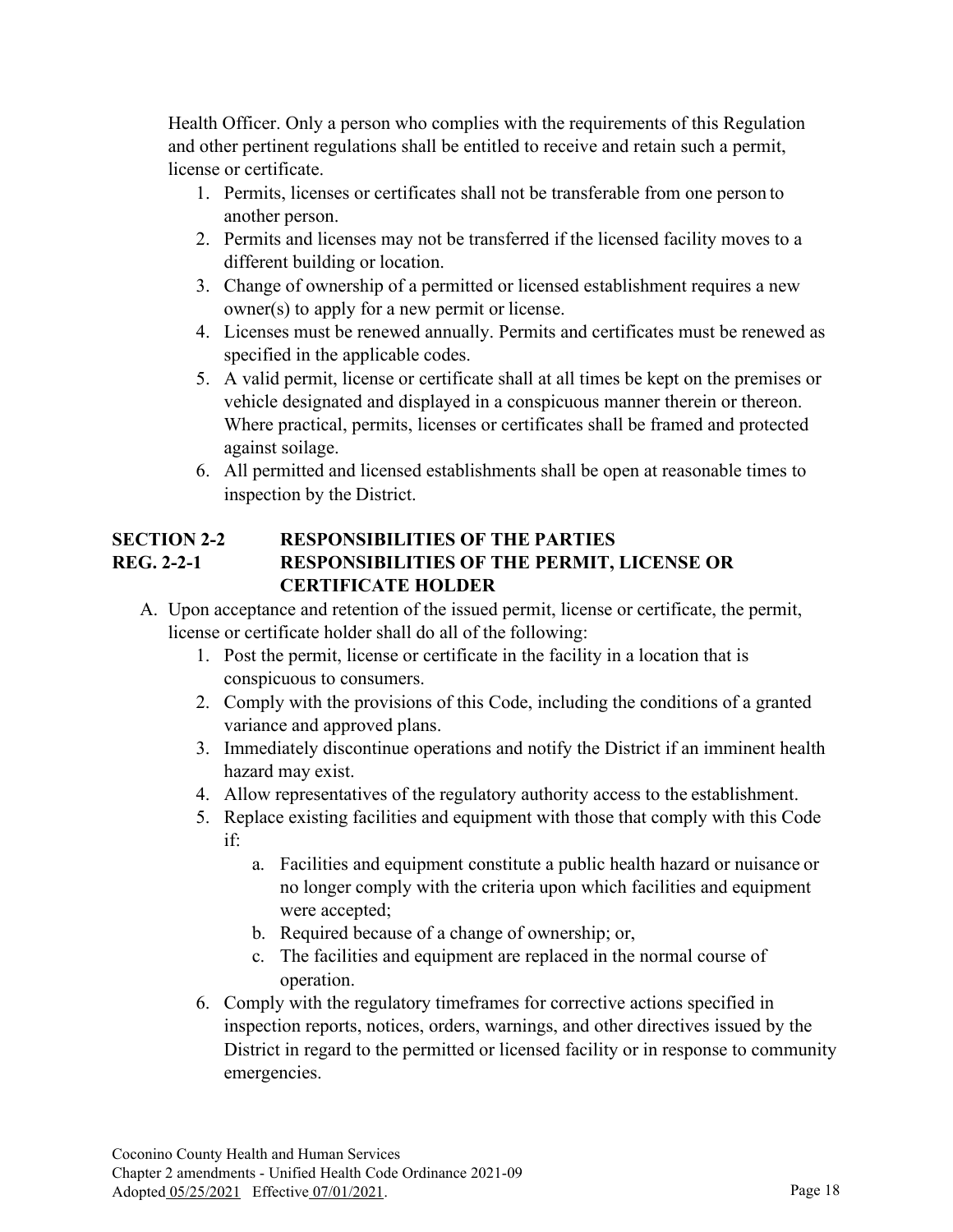- 7. Accept notices issued and served by the District according to law; and be subject to the administrative, civil, injunctive, and criminal remedies authorized by law for failure to comply with this Code or a directive given by the District, including timeframes for corrective actions.
- 8. Renew licenses annually by paying the specified fee. Renew permits and certificates as specified in the applicable codes.

# **REG. 2-2-2 RESPONSIBILITIES OF THE DISTRICT**

- A. The District shall provide the location of an electronic copy of this Code to the permit, license or certificate holder when a permit, license or certificate is first issued so the license holder is notified of District requirements.
- B. Failure to provide the information in this Section does not prevent the District from taking authorized action or seeking remedies if the permit, license or certificate holder fails to comply with this Code or an order, warning, or directive from the District.
- C. The District shall conduct inspections of the permitted or licensed establishment during the establishment's normal hours of operation or at other reasonable times. Inspectors shall show proper identification and provide the permit or license holder or person in charge with a verbal or written purpose of the inspection.
- D. Inspections shall be conducted as often as necessary, as specified in the applicable chapters of this Code to assure that the requirements of the permit or license are being met.
- E. Access to a permitted or licensed establishment for inspection is a condition of the acceptance and retention of the establishment's permit or license. Inspections are generally conducted unannounced to obtain a more accurate assessment of normal operating practices and conditions. Exceptions can be made during construction and preoperational inspections where an appointment is needed to ensure that all parties are available for discussion or where work is intermittent and access to a new establishment is limited; or during follow-up inspections which may require the presence of specific personnel or management from the establishment.
- F. Inspections shall comply with the inspection rights provisions of ARS § 11-1603.

## **REG. 2-2-3 DUTIES OF THE CHIEF HEALTH OFFICER**

- A. The Chief Health Officer's duties are as follows:
	- 1. Inspection of Premises. The Chief Health Officer shall review all reported violations of this Code or Ordinance. During an inspection the Chief Health Officer shall take careful and comprehensive notes as to the condition and existing uses of the subject property, location, property owner and address, and specific sections of ARS  $\S 36-601(A)$  corresponding to the alleged violation(s).
		- a. Specifically regarding a public nuisance, the Chief Health Officer shall inspect the site of the alleged violation upon receiving a report of a public nuisance violation.
	- 2. Right to Enter Premises. The Chief Health Officer shall enter the premises for inspection or abatement pursuant to ARS § 36-603.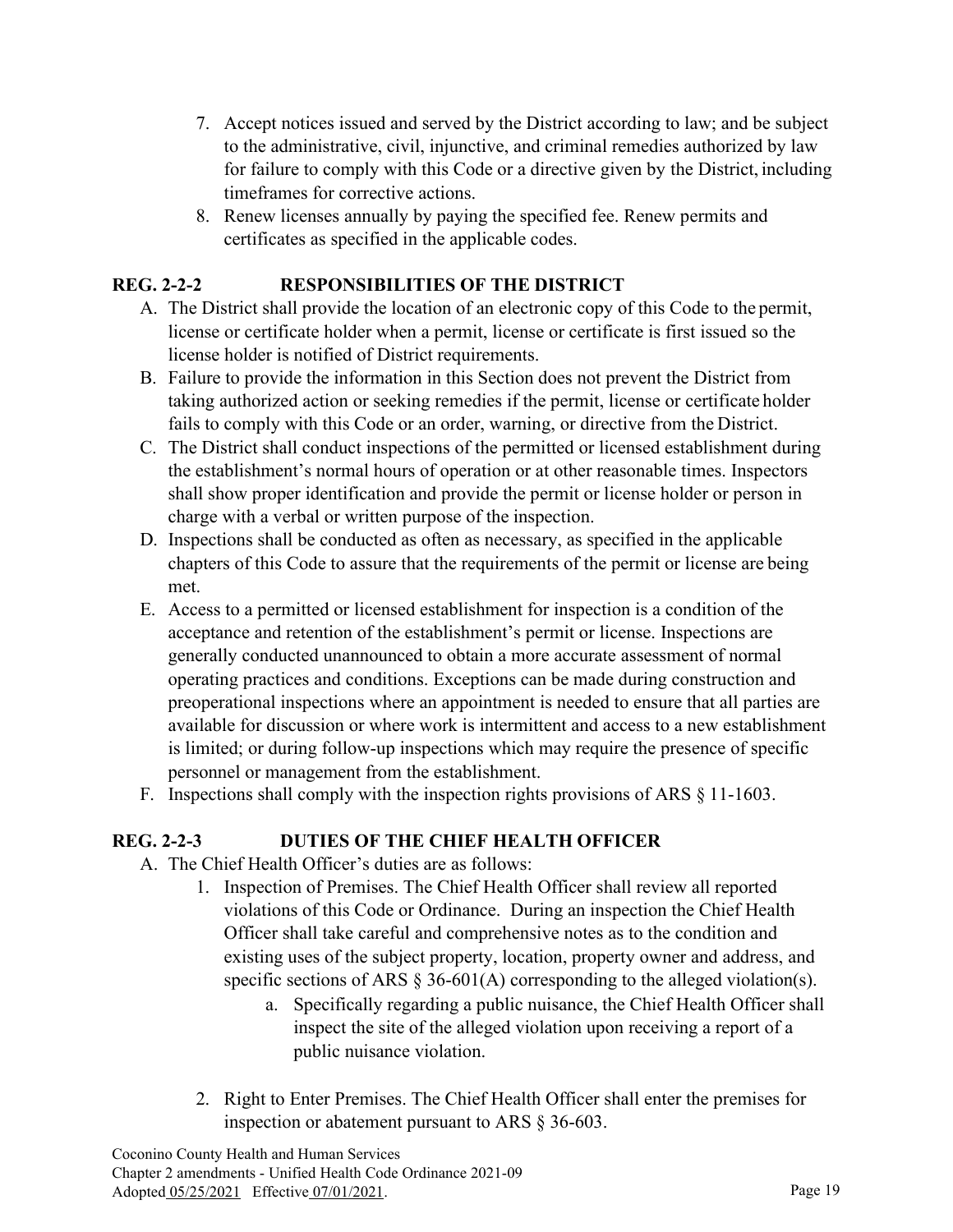3. Notice of Violation. If the Chief Health Officer determines that a violation is occurring on the subject property, he/she shall serve notice to the property owner/occupant of the violation(s). The notice of violation shall cite the nature of the violation, the Section of this Code violated, information of possible penalties if violation is not ceased and steps necessary to bring the subject property into compliance. The notice shall order the owner or occupant to remove the nuisance within twenty-four (24) hours at their expense.

# **SECTION 2-3 FEES REG. 2-3-1 FEE REQUIREMENTS**

- A. Fees required for operational permits and licenses.
	- 1. As identified in REG. 2-1-6(A) of this Code, "it shall be unlawful for any person to conduct an operation for which a permit, license or certificate is required within Coconino County, or its police jurisdiction, who does not possess a valid permit, license or certificate to do so, issued by the Chief Health Officer."
	- 2. As identified in REG. 2-2-1(8) of this Code, the owner of a facility requiring a license as authorized by this Code shall obtain and renew their license annually by paying a specified fee as authorized by REG. 2-2-1 of this Code. Only a person who complies with the requirements of this Regulation and other pertinent regulations shall be entitled to receive and retain such a permit, license or certificate.
	- 3. Definition of Terms.
		- a. Expired means a permit, license or certificate which has expired and is no longer valid.
		- b. Delinquent means license fees that have not been paid and are more than 60 days expired.
		- c. Late Fee means any license which is deemed delinquent is subject to a late fee as authorized by the Schedule of Fees prepared by the District and approved by the Board.
- B. The District will charge reasonable fees for issuing or renewing permits or licenses for other services authorized by law and by the rules and regulations set forth and in accordance with ARS § 36-187. All such fees shall be listed in a Schedule of Fees prepared by the District and approved by the Board. The Schedule of Fees current on the effective date of this Code and all subsequent revisions of that Schedule of Fees shall be listed on the County website or available at District offices.

# **SECTION 2-4 REGULATORY BILL OF RIGHTS REG. 2-4-1 REGULATORY BILL OF RIGHTS**

The District shall follow the requirements of ARS §§ 11-1601 *et. seq*.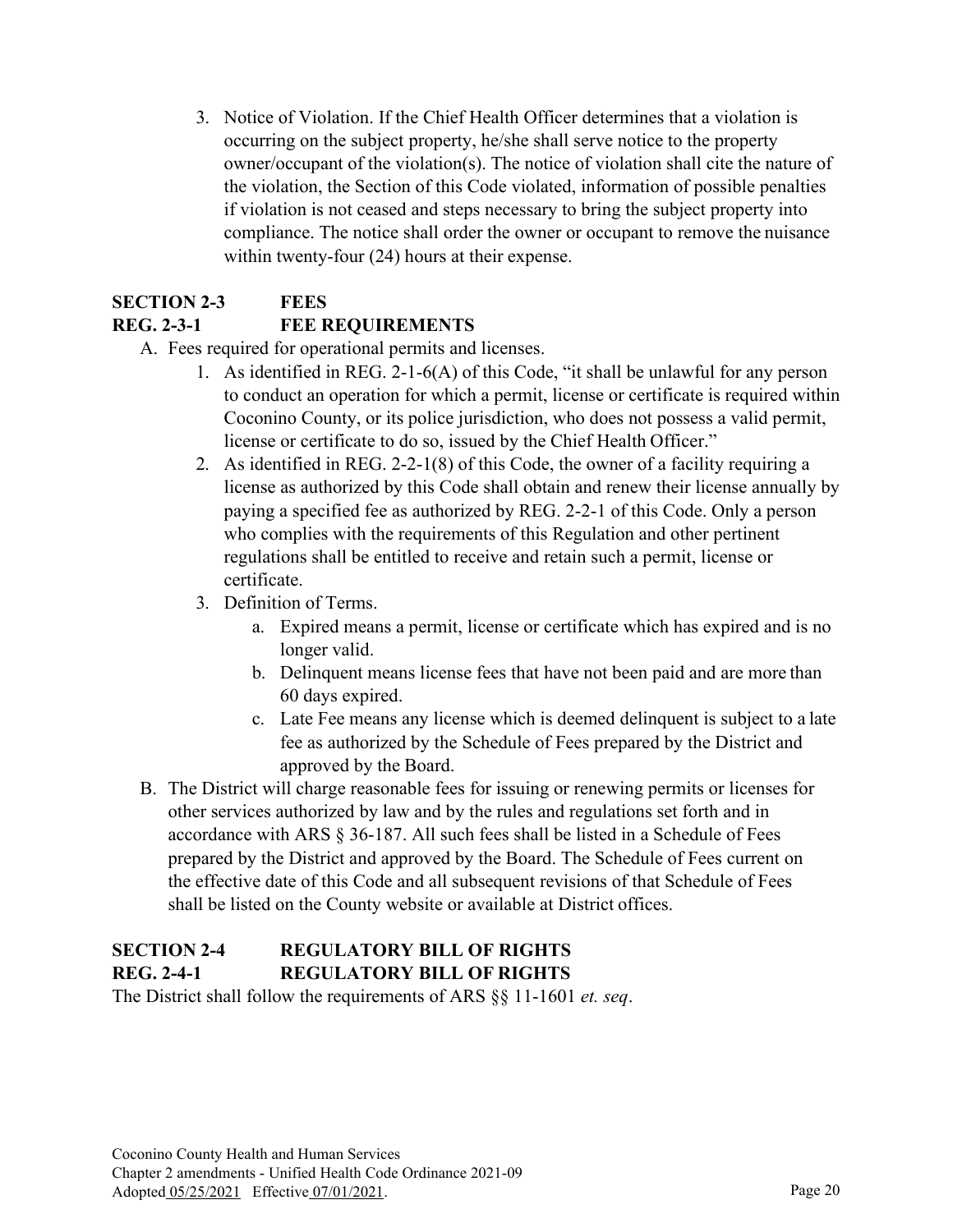# **SECTION 2-5 ENFORCEMENT AND INSPECTIONS REG. 2-5-1 INSPECTIONS**

- A. Frequency. The District shall inspect any establishment as often as may be necessary to assure compliance with these Regulations, but not less than one inspection per year. A copy of the inspection report shall be furnished to the owner, lessee, or operator of the establishment, indicating the degree of compliance or non-compliance with provisions to these regulations. Failure to correct any discrepancy noted within the time limit specified shall be cause for additional inspection fees and/or denial, revocation, or suspension of the permit or license to operate.
- B. Reasonable Time After Due Notice. After the District presents official credentials and provides notice of purpose and intent to conduct an inspection, the person in charge shall allow the District to determine if the licensed facility is in compliance with this Code. The person in charge shall allow access to the facility, allow an inspection, and provide information and records specified in this Code and to which the District is entitled, according to law. The District shall comply with ARS §11-1603 when performing inspections.
- C. Specifying Time Frame for Corrections. The District shall specify the violation correction time frame on the inspection report.
- D. Issuing Report and Obtaining Acknowledgment of Receipt. At the conclusion of an inspection, the District shall provide a copy of the completed inspection report to the permit or license holder or person in charge and request a signed acknowledgment of receipt according to law.
- E. Refusal to Sign Acknowledgment. The District shall inform the person in charge who declines to sign an acknowledgment of receipt of inspectional findings as specified in this Code that:
	- 1. An acknowledgment of receipt is not an agreement with findings,
	- 2. Refusal to sign an acknowledgment of receipt will not affect the permits or license holder's obligation to correct the violations noted in the inspection report within the time frames specified,
	- 3. A refusal to sign an acknowledgment of receipt is noted in the inspection report and conveyed to the District historical record for the permitted or licensed establishment, and
	- 4. Make a final request that the person in charge sign an acknowledgment receipt of inspectional findings.
- F. Public Information. The District shall treat the inspection report as a public document and shall make it available for disclosure to any person who requests it as provided by law.
- G. Ceasing Operations and Reporting. A permit or license holder shall immediately discontinue operations and notify the District if an imminent health hazard exists. A license holder need not discontinue operations in an area of an establishment that is unaffected by the imminent health hazard.
- H. Resumption of Operations. If operations are discontinued the permit or license holder shall obtain approval from the District before resuming operations.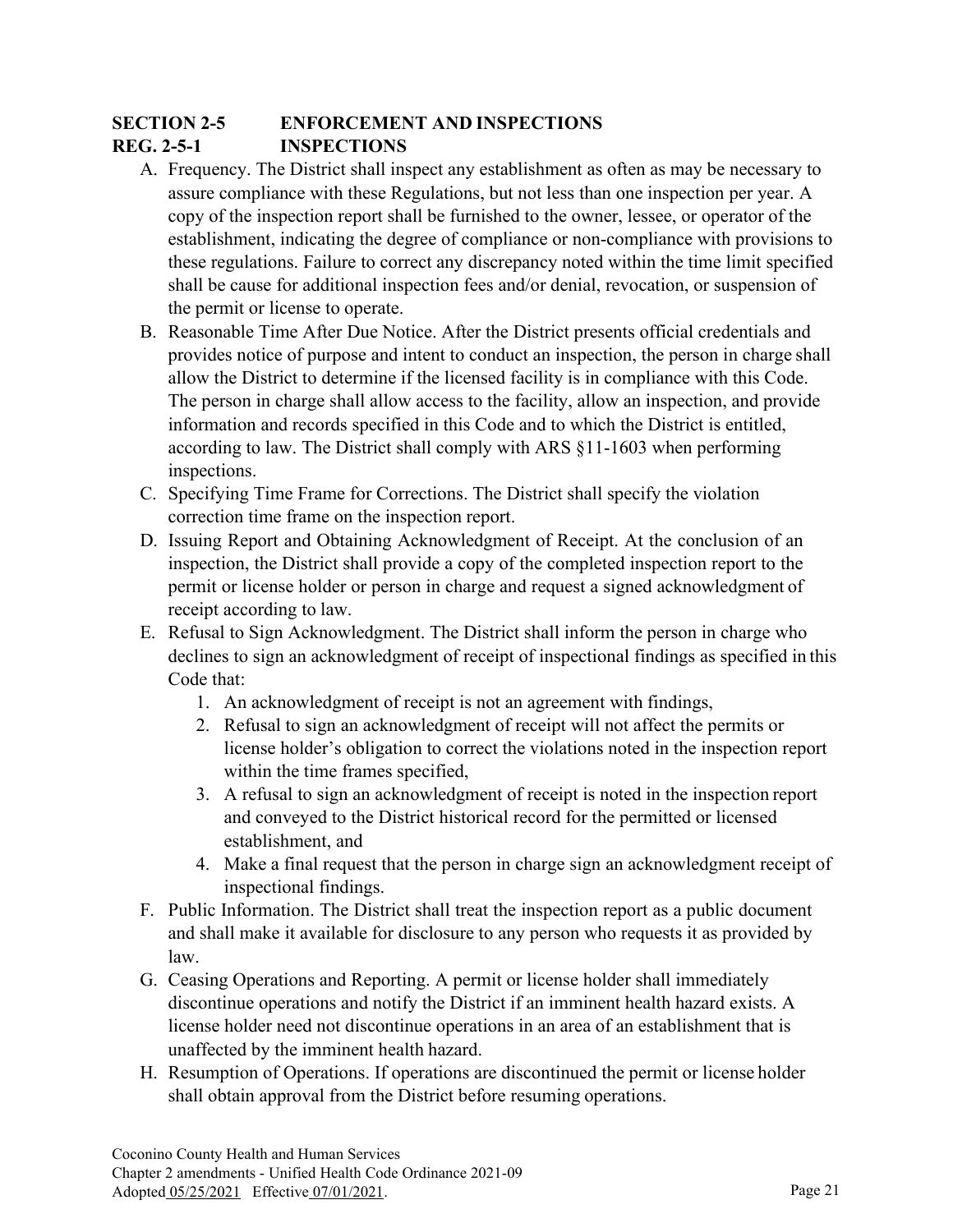- I. Correction of Critical Violations.
	- 1. The permit or license holder shall correct critical items by a date and time agreed to or specified by the District, but no later than 10 calendar days after the inspection. The District may approve a compliance schedule that extends beyond the time limits of this Section if a written schedule of compliance is submitted and no health hazard exists or will result from allowing an extended schedule for compliance. Additional inspection fees may be applied in accordance with this Section A.
	- 2. The District shall not provide a permit or license holder an opportunity to correct critical violations after the date of inspection if the District determines that the deficiencies are:
		- a. Committed intentionally;
		- b. Not correctable within a reasonable time;
		- c. Evidence of a pattern of noncompliance; or
		- d. A risk to any person; the public health, safety, or welfare, or the environment.
	- 3. If the District allows the permit or license holder an opportunity to correct violations or deviations after the date of inspection, the District shall inspect the establishment after the deadline for correction. If the District determines that the violations or deviations have not been corrected, the District may charge additional inspection fees and/or take enforcement action authorized by law based upon those violations or deviations.
	- 4. A decision made by the District under this Section of this Code is not an appealable agency action as defined by ARS § 11-1603(G).
- J. Verification and Documentation of Correction. At the time of inspection, if a correction of a critical violation or deviation is observed, the District shall enter the violation and information about the corrective action on the inspection report.
- K. Correction of Non-Critical Violations. The license holder shall correct non-critical violations by a date and time agreed to or specified by the District, but no later than 90 calendar days after the inspection. The District may approve a compliance schedule that extends beyond the time limits specified in this Section if a written schedule of compliance is submitted by the license holder and no health hazard exists or will result from allowing an extended compliance schedule.

## **REG. 2-5-2 RIGHT OF ENTRY**

A. No permit or license holder shall refuse to allow the District to inspect fully any and all premises or facilities at any reasonable time, and no person shall molest or resist the District in the discharge of its duties whether in inspections for application approval or for the enforcement of this Code.

#### **REG. 2-5-3 ADMINISTRATIVE HEARINGS OF PUBLIC NUISANCES IN COCONINO COUNTY**

A. Authority. County authority to abate nuisances, sources of filth, and causes of sicknessis derived from ARS §§ 13-2917, 36-601 *et seq.*, as amended and the obligations and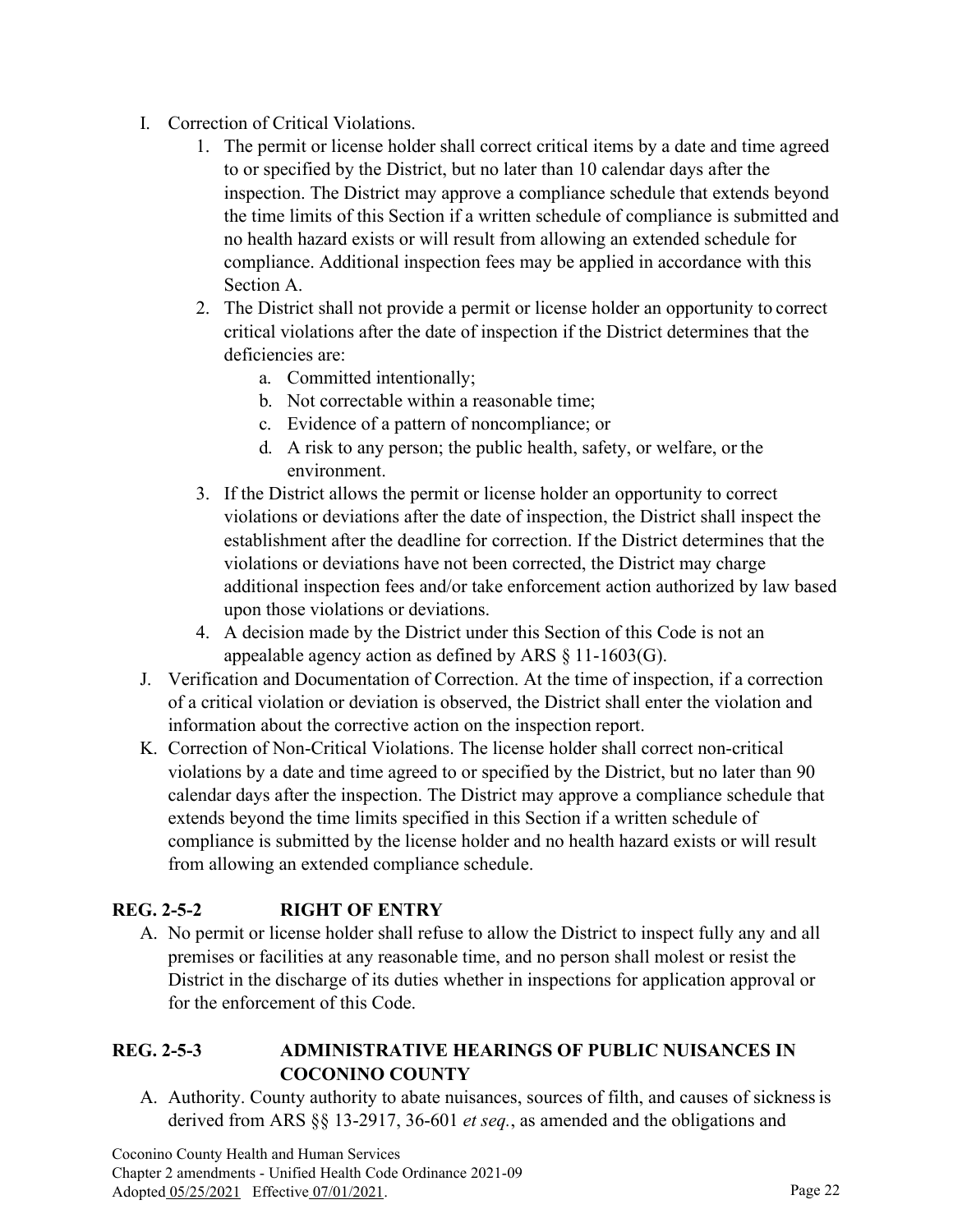responsibilities delegated to Coconino County for enforcement by the Arizona Department of Health Services pursuant to a delegation agreement or executive order, including those executive orders issued by the Governor of Arizona..

- B. Violation. Violations of this Code may be redressed by proceedings pursuant to authority noted in paragraph A above, by injunctive relief in Superior Court, or by any other applicable remedies provided by law.
	- 1. Persons or establishments who violate a provision of this Code are guilty of a class 3 misdemeanor if the person or establishment holds a valid permit or license, or a class 2 misdemeanor if the person or establishment does not hold a valid permit or license as provided in A.R.S. §§ 36-183.03 and 36-191 and may be punished accordingly.
	- 2. For purposes of determining the number of days of violation for which a civil penalty may be assessed under this Code, if the Chief Health Officer has notified the source of the violation and makes a Prima Facie showing that the conduct or events giving rise to the violation are likely to have continued or recurred past the date of Notice, the days of violations shall be presumed to include the date of said Notice and each day thereafter until the violator establishes that continuous compliance has been achieved, except to the extent that the violator can prove by a preponderance of the evidence that there were intervening days during which no violation occurred or that the violation was not continuing in nature.
	- 3. Under this paragraph B(2) above, Notice means the issuance of a Cease and Desist Order, Notice of Violation, Permit Revocation, or by filing a complaint in Superior Court.
- C. Prohibited conditions. It shall be unlawful, and considered a public nuisance per se, to make use of any lot, parcel, or piece of property in such a way as to create conditions which are specifically declared public nuisances dangerous to public health.
- D. Enforcement. The Board and the Chief Health Officer shall enforce the provisions of this Regulation. The Chief Health Officer shall investigate, and report on all public nuisance violations.
- E. Hearing Officer and Duties. The Board shall appoint a Hearing Officer to hear and determine public nuisance violations. Persons and/or establishments determined by the Hearing Officer to be violating any regulation of this Code shall be responsible for a public nuisance violation, which is punishable by a civil penalty pursuant to ARS § 36- 183.04, and be subject to an order of compliance.
- F. Penalty for Noncompliance. If the violation(s) still exists after twenty-four (24) hours, then the health inspector will notify the Chief Health Officer, who shall issue a nuisance citation unless the Chief Health Officer is convinced an attempt is being made to correct the violation. In that event, the Chief Health Officer may extend in writing the time for compliance up to thirty (30) days. A nuisance citation shall be issued if the alleged violator fails to resolve the violation within the time specified in the written extension.
- G. Hearing. If a nuisance citation is issued the matter shall be set for a hearing before the Hearing Officer. Hearings held pursuant to this Code shall be conducted in the same manner as hearings are conducted pursuant to A.R.S. §§ 41-1061 *et. seq*. The Chief Health Officer is given authority in setting forth the administrative procedures of the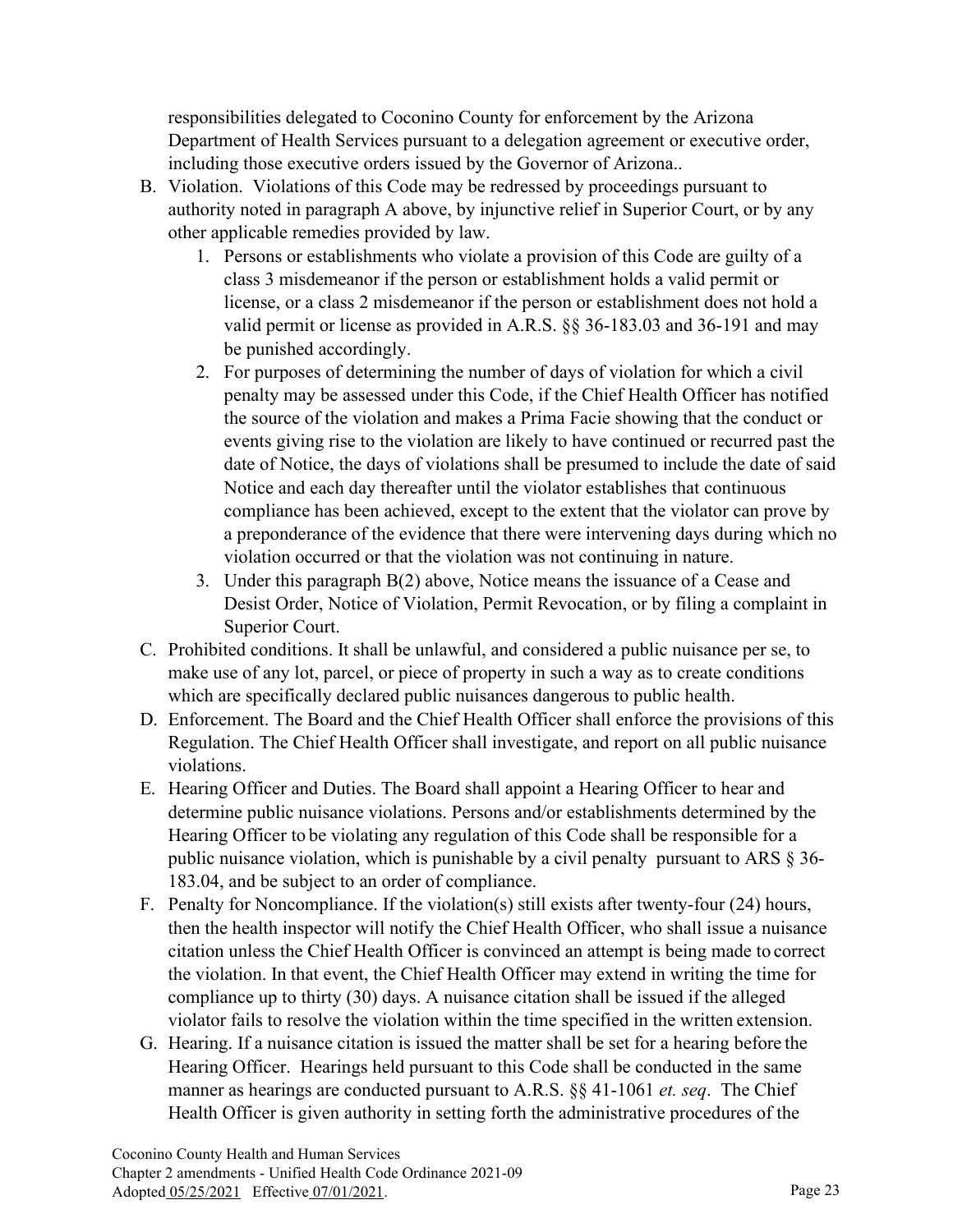hearings in compliance with the aforementioned statutes.

- H. Notice to Appear. Law enforcement officers and the Chief Health Officer shall have the authority to issue a Notice to Appear under the same conditions and procedures as set for in A.R.S. §§ 13-3903 and 36-183.06 for any violation of this Code.
- I. Notice of Hearing. Unless otherwise stated, all Notices provided for in this Code are deemed served and received on the date the Notice is personally delivered to the alleged violator, or on the date it is sent by registered or certified mail, return receipt requested, to the alleged violator's mailing address on file with the District.
	- 1. The hearing date shall be scheduled at least twenty (20) days from the date of service upon the alleged violator.
	- 2. A Notice of Hearing from the District to a license or permit holder shall include:
		- a. A statement of the time, place and nature of the hearing.
		- b. A statement of the legal authority and jurisdiction under which the hearing is to be held.
		- c. A reference to the particular sections of the statutes and regulations involved.
		- d. A short, plain statement of the matters asserted. If the agency or other party is unable to state the matters in detail at the time the notice is served, the initial notice may be limited to a statement of the issues involved. Thereafter on application a more definite and detailed statement shall be furnished.
- J. Appeal to the Board. Any party may appeal to the Board the final finding and/or sanction of the Hearing Officer. The notice of appeal shall identify the finding and/or sanction appealed. It shall be signed by the appellant or appellant's counsel, and shall contain the names, addresses, and telephone numbers of all parties and their attorneys. A written notice of appeal shall be filed with the Clerk of the Board within seven (7) days after the Hearing Officer's finding. When a party appeals, the Clerk of the Board shall send a copy of the notice of appeal to the opposing party or attorney.
- K. Appeal to Superior Court. An appeal of the decision of the Board may be made by filing a complaint in the Coconino County Superior Court within thirty (30) days of the Board's decision, pursuant to ARS Title 12, Ch. 7, art. 6 (ARS §§ 12-901 *et seq*.).

#### **REG. 2-5-4 CEASING OPERATIONS AND SUSPENSION OR REVOCATION OF PERMIT, LICENSE OR CERTIFICATE**

- A. Authority. See REG. 2-5-3(A) of this Code for applicability to this Regulation.
- B. Violation. See REG. 2-5-3(B) of this Code for applicability to this Regulation.
- C. Ceasing Operations and Reporting. A permit, license or certificate holder shall immediately discontinue operations and notify the District if an imminent health hazard may exist. A holder need not discontinue operations in an area of an establishment that is unaffected by the imminent health hazard.
- D. Suspension or Revocation of a Permit, License or Certificate. The Chief Health Officer may suspend or revoke a permit, license or certificate if the holder violates this Code or ARS § 36-601 or provides false information on a license application.
	- 1. Suspension. When the District determines that a permit, license or certificate holder has failed to comply with this Code or that there exists on the premises an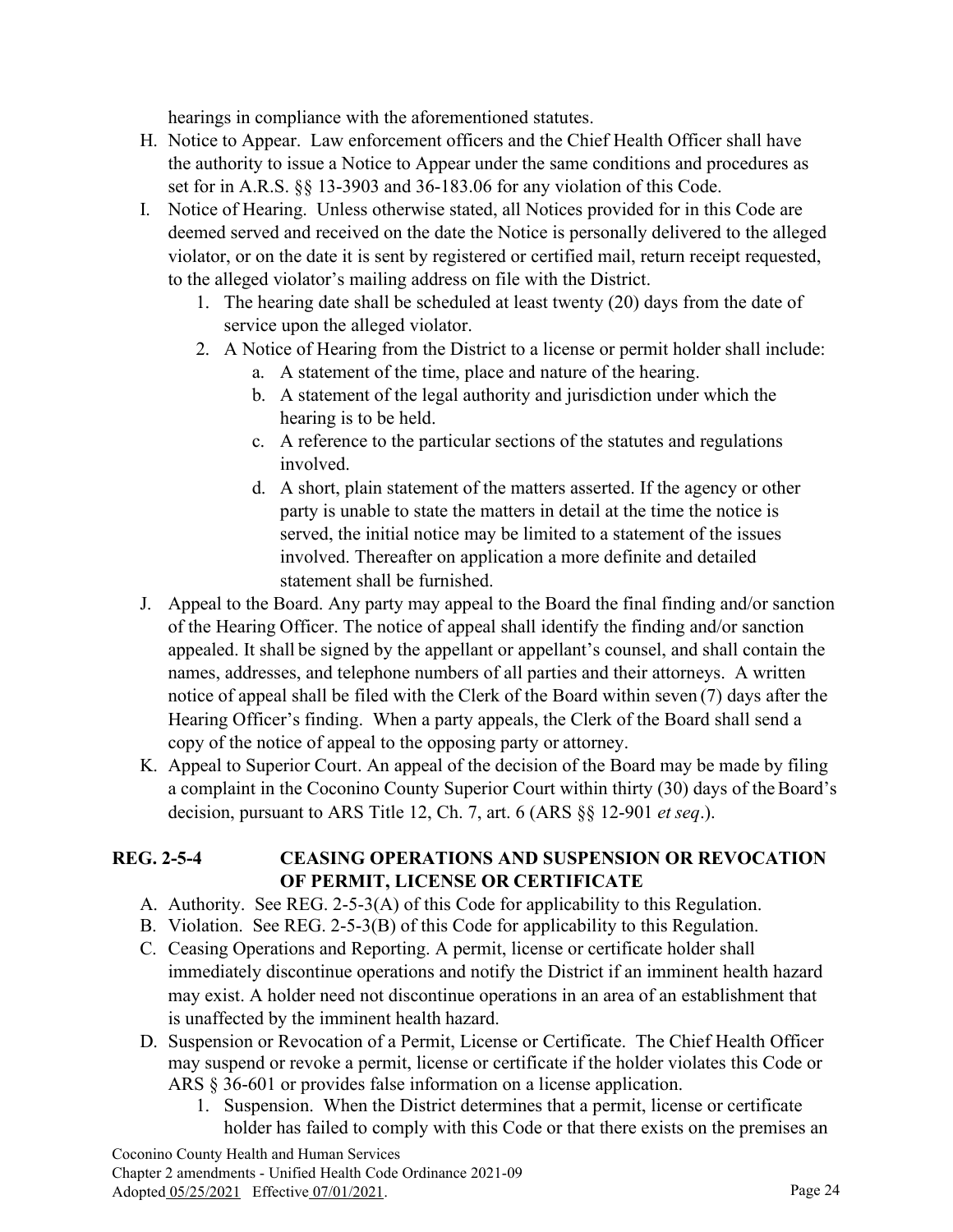imminent health hazard, the District may summarily and immediately suspend the permit, license or certificate without prior notice to the holder.

- a. The Notice of Suspension shall be served on the holder by personal delivery or mailed by certified or registered mail, return receipt requested, to the holder's last known address on file with the District.
- b. Within fifteen days of being served with the Notice of Suspension, the holder may file a motion to vacate the suspension order with the District, and the Chief Health Officer shall hear such motion within five (5) days. An order of summary suspension shall remain in effect for no more than twenty-five days. If the violation is not corrected within the twenty-five days, the District may issue another suspension order.
- c. Upon suspension of the permit, the District may close the holder's establishment, premises or vehicle and the District's red closed sign shall be posted on the establishment, premises or vehicle and shall be clearly visible to the public. The premises shall remain closed and the sign shall remain in place until the violation is corrected, the order is modified or vacated by the District or the permit, license or certificate is revoked. The holder shall maintain the sign in an unobstructed manner in the location where the sign was posted.
- 2. Revocation. The District may revoke a permit for two or more violations of this Code for any violation that threatens the health or safety of the public, for the nonpayment of a fee or for any interference with the District's performance of its duties, the inspection of an establishment, premises or vehicle, or the enforcement of this Code.
	- a. The District shall serve a Notice of Revocation on the permit, license or certificate holder or the person in charge stating the specific reason(s) for revocation and that the permit, license or certificate will be revoked twenty (20) days after service of the Notice of Revocation unless the holder files a written request for a hearing with the District within the twenty (20) day notice period.
	- b. If a request for a hearing is timely filed, the Chief Health Officer or an independent Hearing Officer appointed by the District shall hold a hearing as soon as practicable. After the hearing, the Chief Health Officer shall find revocation or reinstatement or modification of the permit, license or certificate.
	- c. When a permit, license or certificate is revoked, the establishment shall cease to operate and the District shall post the District's red closed sign on the holder's establishment, premises or vehicle notifying the public that the establishment, premises or vehicle is closed. The red closed sign shall be posted on the establishment, premises, or vehicle and shall be clearly visible to the public. The premises shall remain closed and the sign shall remain in place until the District determines otherwise. The holder shall maintain the closed sign and ensure that it is not tampered with, concealed, damaged, or otherwise removed without the District's prior written authorization.
- 3. Application after Revocation. Whenever a revocation of a permit, license or certificate has become final, the holder of the revoked permit, license or certificate may make written application of a new permit, license or certificate to